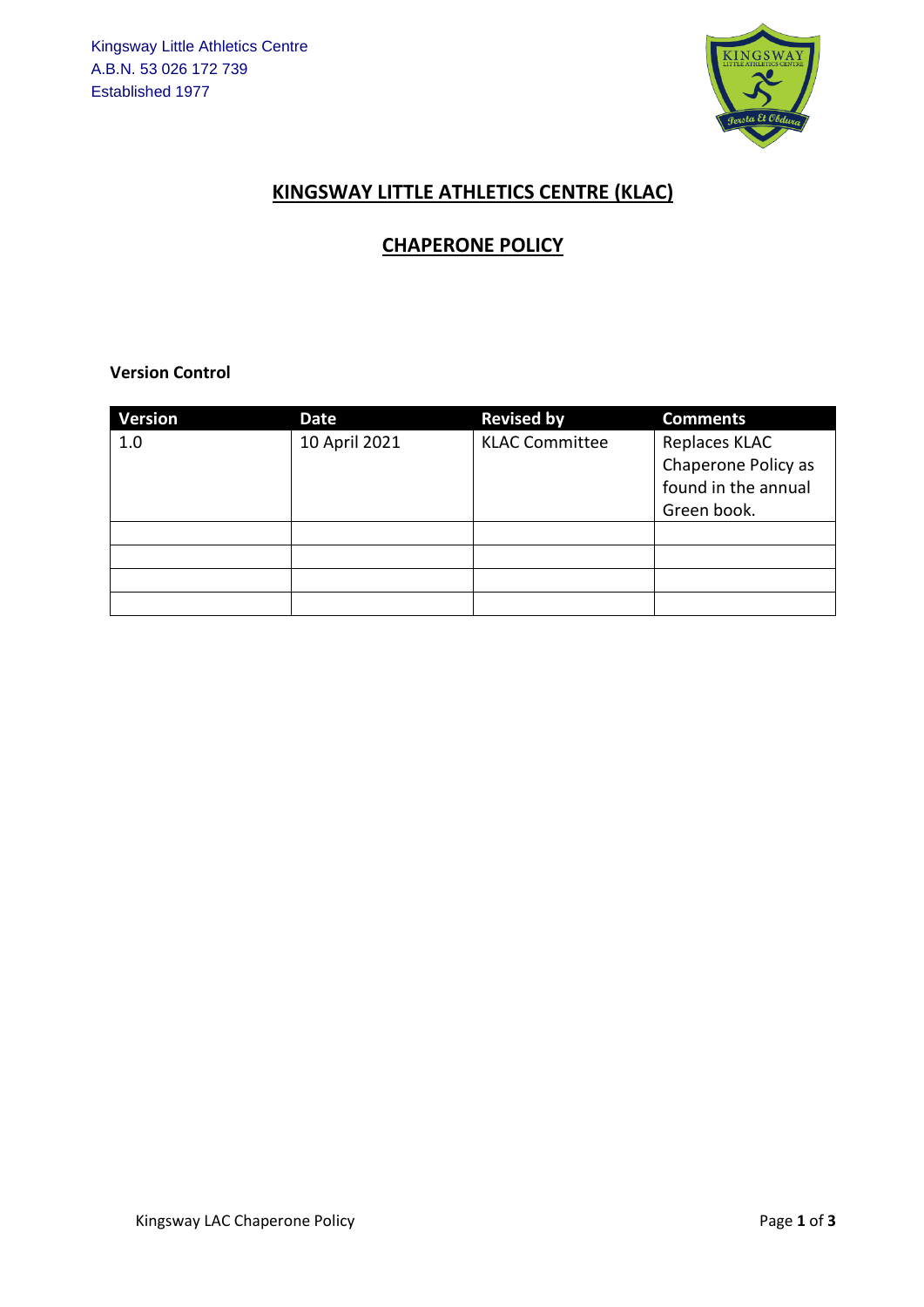

## Chaperones

- a) Age groups from Under 6 through to Under 17 will have chaperones allocated.
- b) Each age group is taken and returned to and from each event to Marshalling.
- c) Any parent or guardian can be a chaperone; ideally with a basic amount of knowledge required of event rules. Knowledge can be gained by "shadowing" an experienced chaperone, attending Officials training or speaking with the Committee.
- d) Chaperones are to report any problems or issues to the Kingsway Committee.
- e) Age groups cannot begin any event until the chaperone has reported to and signed in at the recording area.
- f) When reporting in, the chaperone must collect a two-way radio, which must be signed for and returned at the end of competition.
- g) The two way radio must be used to;
	- i. inform the Announcer and other Officials when the age group and event have been completed.
	- ii. inform the Announcer and Officials that parent helpers are needed
	- iii. request additional equipment
	- iv. request the Meet (Arena) Manager to measure a potential new record.
- h) The chaperone is provided with a list of all registered Kingsway athletes from each club in that age group. This list is used to allocate athletes on the track as well as record field measurements. This list must be returned to the Kingsway Office at the completion of the event.
- i) Each athlete must report to their Chaperone at the designated Call Room / Marshalling location after the first call by the Announcer. Chaperones are required to tick the sheet to confirm the athlete is in attendance at the area.
- j) Chaperones must wait 5 minutes after the second call has been made before proceeding to the allocated event.
	- i. Should an athlete arrive at a track event after the group has been taken onto the track, the athlete WILL NOT be permitted to compete in that event on that day.
	- ii. Should an athlete arrive at a field event after the group has arrived at the site, the athlete can join in the current round of competition and may only take part in the current and subsequent rounds / heights remaining.
- k) The chaperone will need to recruit parent or guardian volunteers (usually of that age group) to take on duties such as ;
	- i. implement retrieval